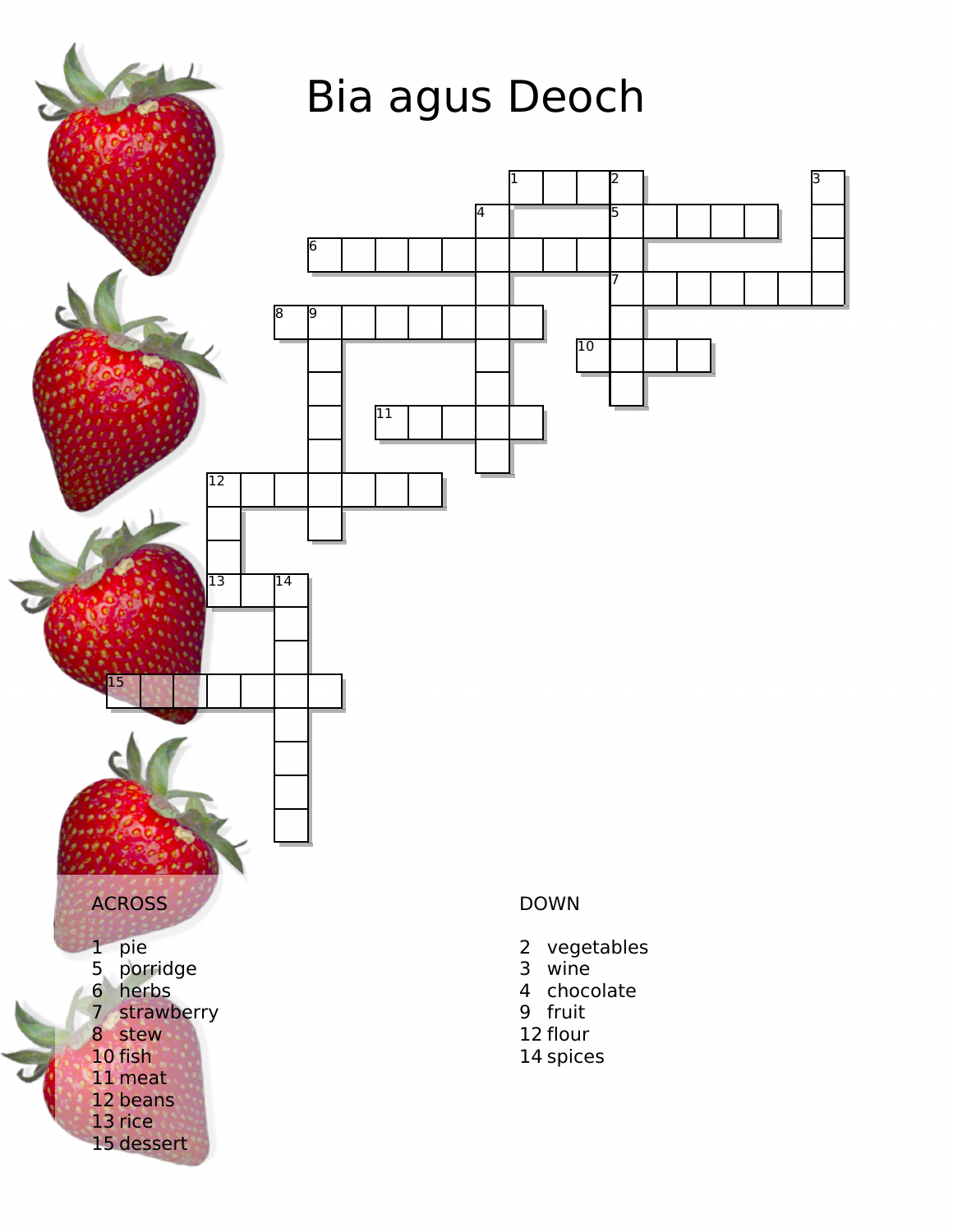## Bia agus Deoch



## ACROSS

- pie
- porridge
- herbs
- strawberry
- stew
- fish
- meat
- beans
- rice
- dessert

## DOWN

- vegetables
- wine
- chocolate
- fruit
- flour
- spices